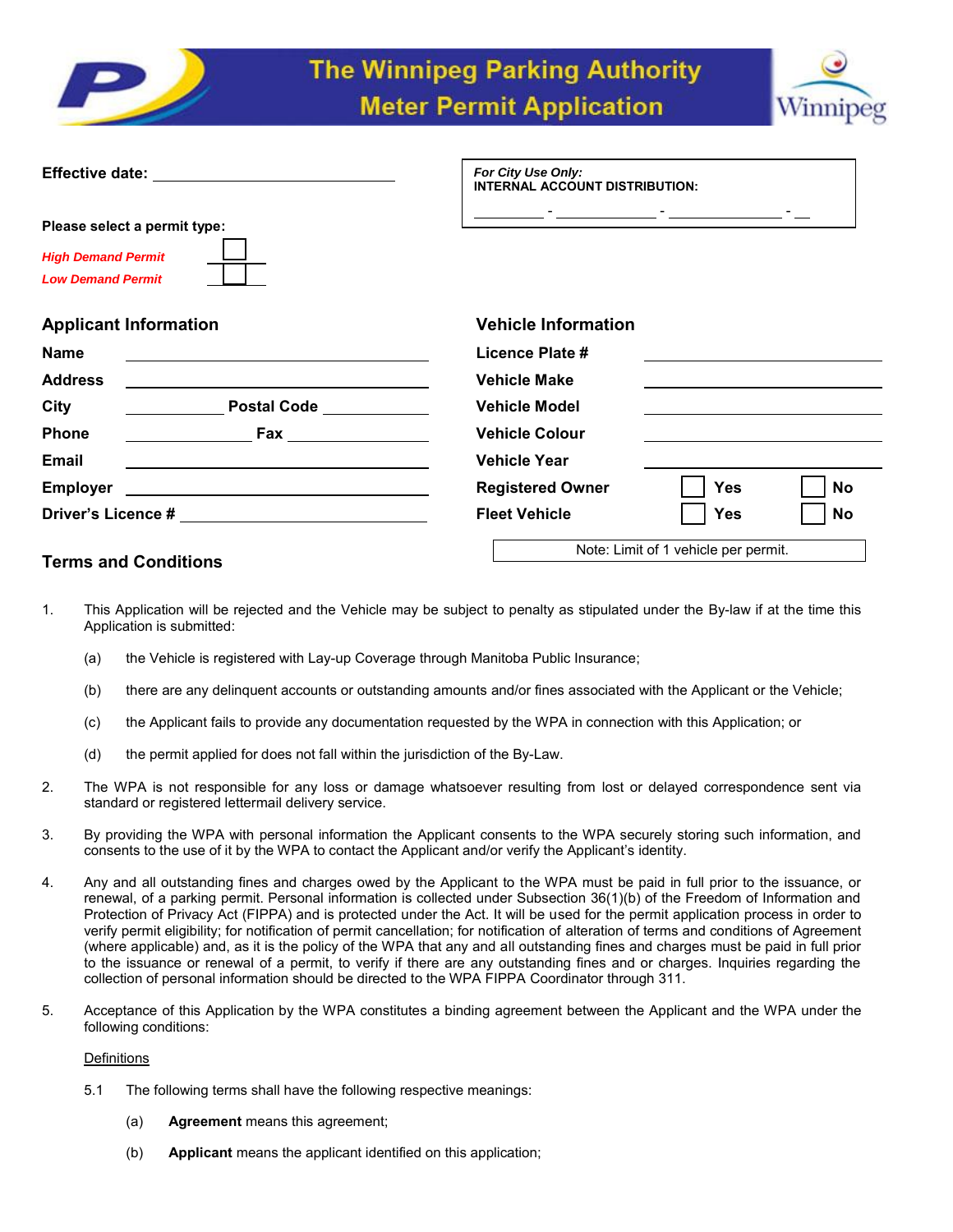- (c) **Application** means this application;
- (d) **By-law** means the Winnipeg Parking By-Law No. 86/2016, the Municipal By-Law Enforcement Act Enabling By-Law No. 59/2016, the Winter Parking Ban By-Law No. 76/2011, as applicable, and any replacement By-laws, as as the case may be;
- (e) **City** means the City of Winnipeg;
- (f) **Dash Card** means a permit displayed on the Vehicle's dashboard so as to be visible from the exterior of the Vehicle;
- (g) **Permit** means any parking permit issued pursuant to this Agreement;
- (h) **Transponder** means an access device used to gain entry to the parking facility;
- (i) **Vehicle** means the vehicle identified on the Application and any additional vehicle(s) linked with the Permit, where allowed by the permit type;
- (j) **Virtual Permit** means a Permit which is identified by the Vehicle's licence plate and which is not displayed within the Vehicle;
- (k) **WPA** means the City of Winnipeg Parking Authority.

### Applicant Obligations

- 5.2 The Applicant is responsible for compliance with the terms of the Agreement, and for the compliance by the Vehicle.
- 5.3 The Applicant shall park courteously and shall comply with all regulations, instructions, benefits and penalties, as may be applied by the City in accordance with its By-Laws, including but not limited to tagging and towing of the Vehicle.
- 5.4 The Applicant shall park in the above specified parking facility and in the above specified reserved parking stall (if assigned) in accordance with the terms of the Agreement.
- 5.5 The Applicant shall notify the WPA of any change of licence plate number, contact address, or vehicle registration by completing the Licence Plate Registration Form located on the WPA's website and submitting same to the WPA. Failure to do so constitutes a violation of this Agreement and the Vehicle may be subject to penalty pursuant to the By-Law, including but not limited to revocation of the Permit and tagging and/or towing of the Vehicle.
- 5.6 The Permit is non-transferable between individuals or vehicles and is valid for use by the Applicant and the Vehicle only. Additional vehicles may not be linked to the Permit except where permitted by permit type.

### Limitation of Liability

5.7 The City and the WPA shall not be liable for injury to or loss suffered by any persons using the parking facility or parking stall specified above, or for loss of or damage to vehicles and their contents. The City shall be free from any and all liability or claim arising due to any injury to employees of the City, third persons, or members of the public, or their property, caused by any act or omission of the Applicant and which is attributable to the Applicant's use of the specified parking facility and/or parking stall.

# **Termination**

- 5.8 The Applicant may terminate this Agreement by providing one full calendar months' written notice to the WPA by filling out the Permit Cancellation Form located on the WPA's website and delivering it to the WPA or submitting it by email to wpa-permits@winnipeg.ca or by fax to 204-986-5155. The Applicant shall provide any such notice to the WPA on or before the 1<sup>st</sup> day of the month for cancellation to be effective the last day of that month. In the event that any such notice is provided to the WPA on the  $2^{nd}$  of the month or later, the notice period shall be deemed to begin on the 1st day of the following month and cancellation will be effective on the last day of the month following the notice period. In such an event, the Applicant shall be responsible for additional charges.
- 5.9 The WPA may terminate or alter the terms of this Agreement by providing one full calendar months' written notice of alteration or termination to the Applicant. Any such alteration or termination shall be at the sole discretion of the WPA.
- 5.10 The WPA may revoke, suspend, or cancel the Permit without notice at any time for any violation of the terms of this Agreement, for non-payment or returned payment, or for any illegal activities by the Applicant. In the event that the Permit is revoked, suspended, or cancelled by the WPA, the Applicant may be subject to penalty as stipulated under the By-Law, including but not limited to tagging and towing, and the Applicant may be unable to reapply for a new permit for the period set out in the By-Law.
- 5.11 In the event this Agreement is terminated by either party, any Transponder issued to the Applicant in connection with this Agreement must be returned to the Winnipeg Parking Authority Office (495 Portage Avenue, Winnipeg, MB R3B